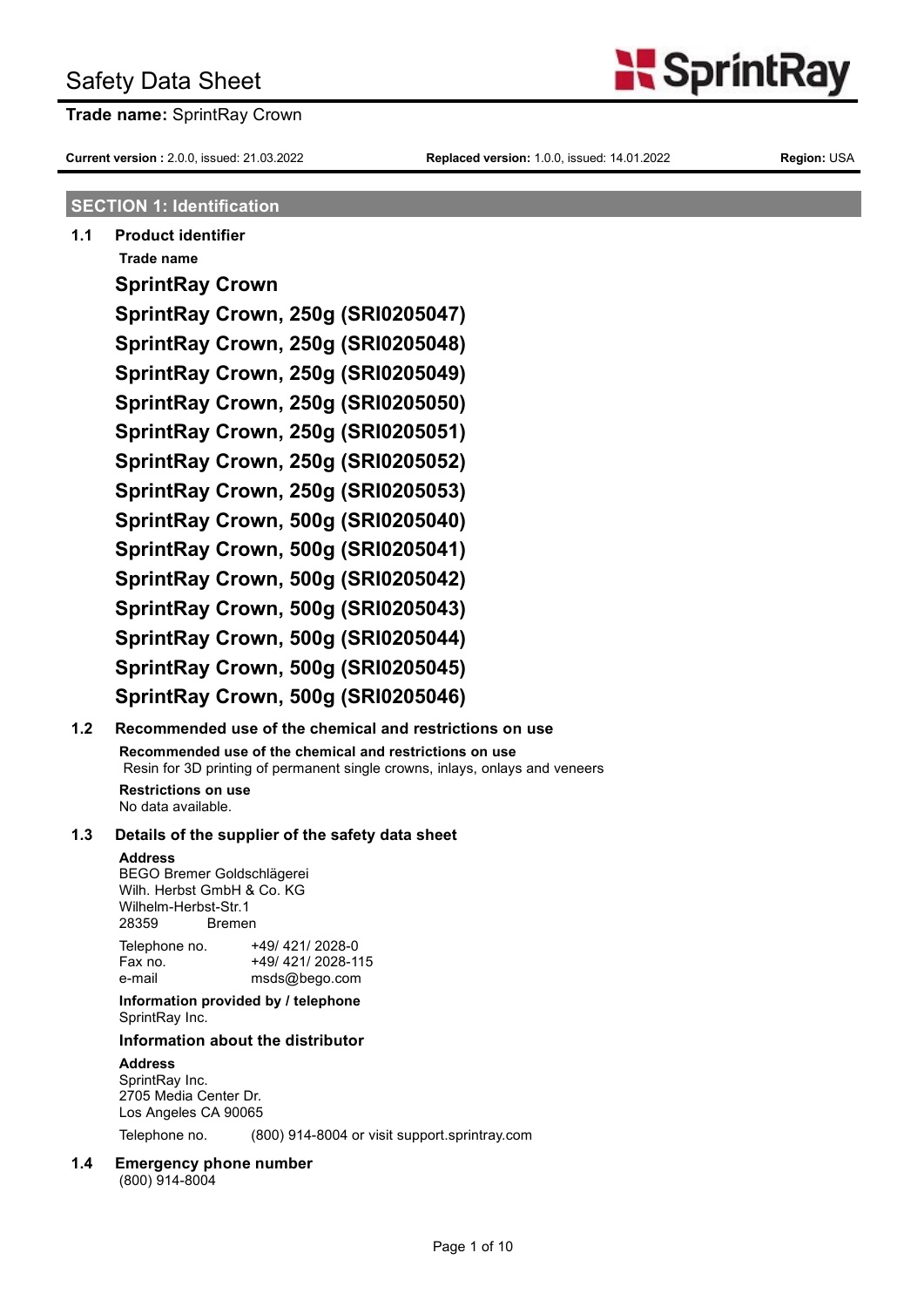Sprint

# **Trade name:** SprintRay Crown

**Current version: 2.0.0, issued: 21.03.2022** 

**SprintRay** 

**Replaced version:** 1.0.0, issued: 14.01.2022 **Replaced Version:** USA

# **SECTION 2: Hazard(s) identification**

# **2.1 Classification of the chemical**

| Classification of the chemical in accordance with paragraph (d) of 29 CFR § 1910.1200 "Hazard |
|-----------------------------------------------------------------------------------------------|
| Communication"                                                                                |
| Eye Irritation - Category 2A                                                                  |
| Reproductive Toxicity - Category 1B                                                           |
| Skin Corrosion / Irritation - Category 2                                                      |
| Skin sensitization - Category 1                                                               |
| Specific Target Organ Toxicity - Single Exposure - respiratory tract irritation - Category 3  |
|                                                                                               |

# **2.2 Label elements**

**Pictogram(s)**



| Signal word<br>Danger             |                                                                                                   |
|-----------------------------------|---------------------------------------------------------------------------------------------------|
| <b>Hazard Statement(s)</b>        |                                                                                                   |
| Health hazards                    | Causes skin irritation                                                                            |
|                                   | May cause an allergic skin reaction                                                               |
|                                   | Causes serious eye irritation                                                                     |
|                                   | May cause respiratory irritation                                                                  |
|                                   | May damage fertility or the unborn child.                                                         |
| <b>Precautionary Statement(s)</b> |                                                                                                   |
| Prevention                        | Obtain special instructions before use.                                                           |
|                                   | Do not handle until all safety precautions have been read and understood.                         |
|                                   | Avoid breathing dust.                                                                             |
|                                   | Wash thoroughly after handling.                                                                   |
|                                   | Use only outdoors or in a well-ventilated area.                                                   |
|                                   | Contaminated work clothing must not be allowed out of the workplace.                              |
|                                   | Wear protective gloves/protective clothing/eye protection/face protection.                        |
| Response                          | If on skin: Wash with plenty of water and soap.                                                   |
|                                   | If inhaled: Remove person to fresh air and keep comfortable for breathing.                        |
|                                   | If in eyes: Rinse cautiously with water for several minutes. Remove contact                       |
|                                   | lenses, if present and easy to do. Continue rinsing.                                              |
|                                   | If exposed or concerned: Get medical advice/attention.                                            |
|                                   | Call a poison center/doctor if you feel unwell.                                                   |
|                                   | Specific treatment (see first aid instruction on this label).                                     |
|                                   | If skin irritation occurs: Get medical advice/attention.                                          |
|                                   | Take off contaminated clothing and wash it before reuse.                                          |
|                                   | Wash contaminated clothing before reuse.                                                          |
| Storage                           | Store in a well-ventilated place. Keep container tightly closed.                                  |
|                                   | Store locked up.                                                                                  |
| Disposal                          | Dispose of contents/container to a facility in accordance with local and national<br>regulations. |
| l ahalling information            |                                                                                                   |

#### **2.3 Labelling information** No data available

#### **2.4 Hazards not otherwise classified (HNOC)** No data available

# **SECTION 3: Composition / information on ingredients**

# **3.1 Substances**

Not applicable. The product is not a substance.

# **3.2 Mixtures**

**Hazardous ingredients**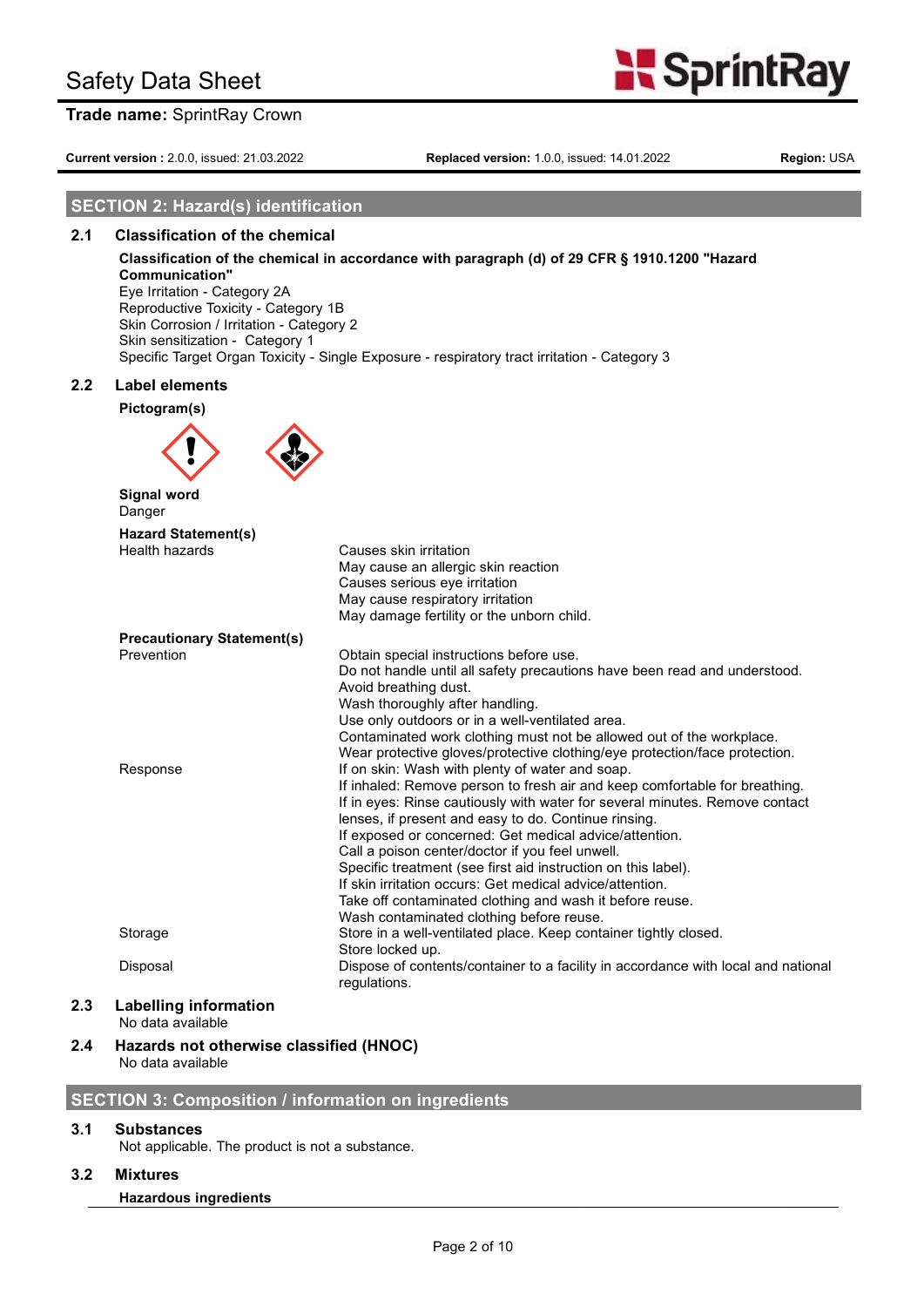# **Trade name:** SprintRay Crown

**Current version: 2.0.0, issued: 21.03.2022** 

**Replaced version:** 1.0.0, issued: 14.01.2022 **Region:** USA

**S**printRav

| No | Substance name                                                      |      |                      |      |       |           |
|----|---------------------------------------------------------------------|------|----------------------|------|-------|-----------|
|    | CAS no.                                                             |      | <b>Concentration</b> |      |       | $\%$      |
|    | Esterification products of 4,4'-isopropylidenediphenol, ethoxylated |      |                      |      |       |           |
|    | and 2-methylprop-2-enoic acid                                       |      |                      |      |       |           |
|    | 41637-38-1                                                          | $>=$ | 50.00                | $-<$ | 70.00 | $% -b.w.$ |
|    | diphenyl(2,4,6-trimethylbenzoyl)phosphine oxide                     |      |                      |      |       |           |
|    | 75980-60-8                                                          |      | 2.50                 |      |       | $% -b.w.$ |

#### **3.3 Other information**

The exact percentage (concentration) of composition has been withheld as a trade secret in accordance with paragraph (i) of 29 CFR 1910.1200

#### **SECTION 4: First-aid measures**

#### **4.1 Description of necessary first-aid measures**

#### **General information**

In case of allergic symptoms, especially respiratory tract related, seek medical help immediately. Remove contaminated clothing and shoes immediately, and launder thoroughly before reusing.

#### **After inhalation**

Remove affected person from the immediate area. Ensure supply of fresh air.

#### **After skin contact**

In case of contact with skin wash off immediately with plenty of water.

#### **After eye contact**

Remove contact lenses. Rinse eye thoroughly under running water keeping eyelids wide open and protecting the unaffected eye (at least 10 to 15 minutes).

#### **After ingestion**

Rinse mouth thoroughly with water. Do not induce vomiting. Never give anything by mouth to an unconscious person.

#### **4.2 Most important symptoms and effects, both acute and delayed** No data available.

**4.3 Indication of any immediate medical attention and special treatment needed** No data available.

# **SECTION 5: Fire-fighting measures**

#### **5.1 Extinguishing media**

**Suitable extinguishing media**

Carbon dioxide; Extinguishing powder; Water spray jet; Alcohol-resistant foam

#### **Unsuitable extinguishing media**

Full water jet

#### **5.2 Specific hazards arising from the chemical**

In the event of fire, the following can be released: Carbon monoxide (CO); Carbon dioxide (CO2); Phosphorus oxides

**5.3 Special protective equipment and precautions for fire-fighters** Use self-contained breathing apparatus. Wear protective clothing.

### **SECTION 6: Accidental release measures**

#### **6.1 Personal precautions, protective equipment and emergency procedures**

#### **For non-emergency personnel**

Avoid contact with skin, eyes and clothing. Ensure adequate ventilation. Keep away from ignition sources. Do not inhale vapours. Refer to protective measures listed in sections 7 and 8.

#### **For emergency responders**

No data available. Personal protective equipment (PPE) - see Section 8.

#### **6.2 Methods and materials for containment and cleaning up**

Take up with absorbent material (e.g., sand, diatomaceous earth, universal binder). When collected, handle material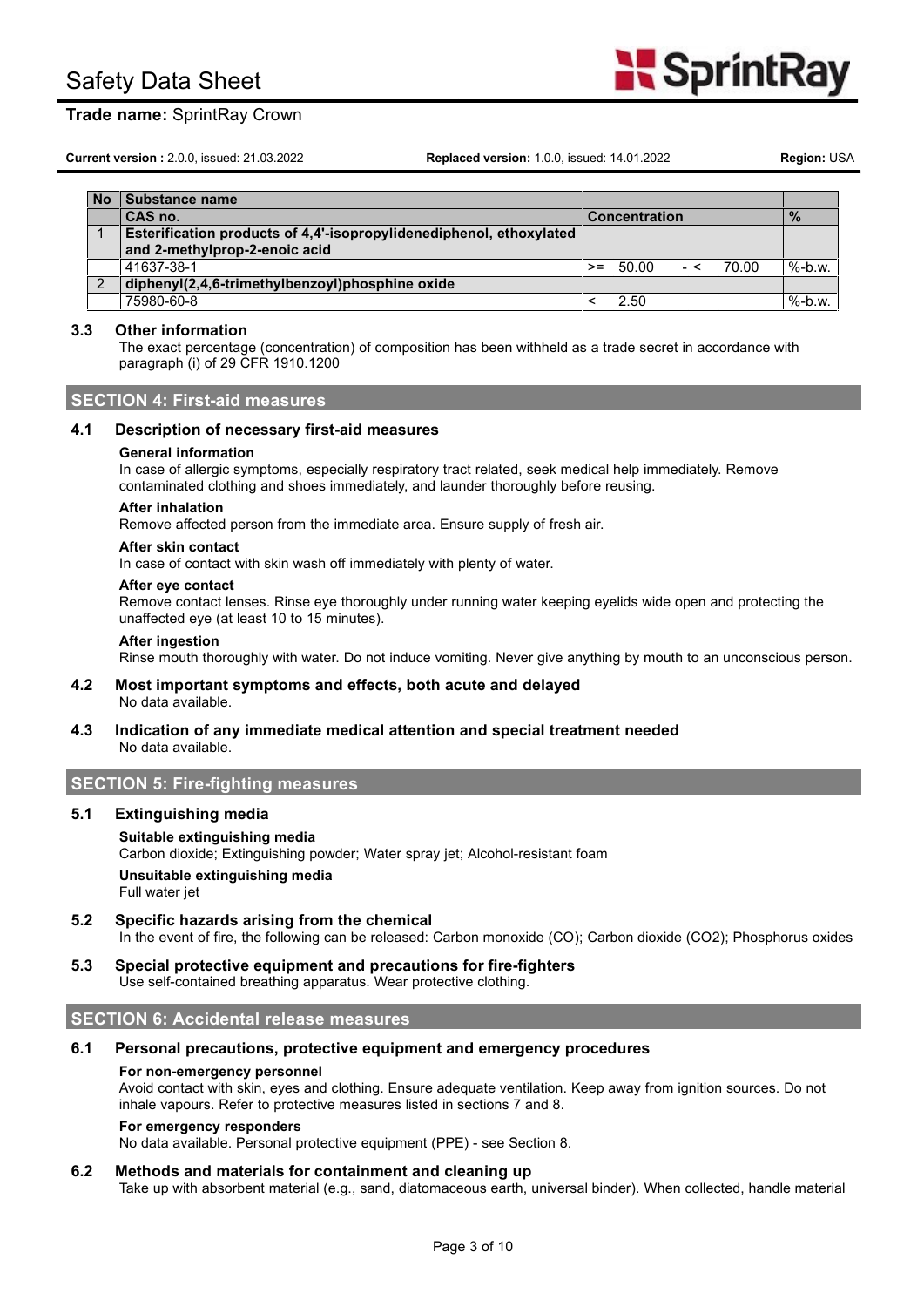# **Trade name:** SprintRay Crown

**Current version: 2.0.0, issued: 21.03.2022** 

**Replaced version:** 1.0.0, issued: 14.01.2022 **Region:** USA

**SprintRay** 

as described under the section heading "Disposal considerations".

# **SECTION 7: Handling and storage**

#### **7.1 Precautions for safe handling**

#### **Precautions for safe handling**

Provide good ventilation of working area (local exhaust ventilation if necessary). Risks inherent to handling the product must be minimised by applying appropriate protective and preventive measures. Working processes should so far as possible, according to the state of the art - be designed to rule out bodily contact or the release of hazardous substances.

#### **General protective and hygiene measures**

Wash hands before breaks and after work. Do not eat, drink or smoke during work time. Remove soiled or soaked clothing immediately. Keep away from food, drink and animal feeding stuffs. Avoid contact with eyes and skin. Provide eye wash fountain in work area.

#### **Advice on protection against fire and explosion**

Keep away from sources of heat and ignition.

#### **7.2 Conditions for safe storage, including any incompatibilities**

#### **Technical measures and storage conditions**

Keep container tightly closed and dry in a cool, well-ventilated place. Protect from heat and direct sunlight.

#### **Requirements for storage rooms and vessels**

Containers which are opened must be carefully resealed and kept upright to prevent leakage. Always keep in containers of same material as the original.

#### **Incompatible products**

Do not store together with: Oxidizing agents

## **SECTION 8: Exposure controls / personal protection**

#### **8.1 Control parameters**

No parameters available for monitoring.

#### **8.2 Exposure controls**

#### **Appropriate engineering controls**

Provide good ventilation of working area (local exhaust ventilation if necessary).

#### **Individual protection measures, such as personal protective equipment**

#### **Respiratory protection**

If workplace exposure limits are exceeded, a respiration protection approved for this particular job must be worn. In case of aerosol and mist formation, take appropriate measures for breathing protection in the event workplace threshold values are not specified.

#### **Eye / face protection**

Safety glasses with side protection shield

#### **Hand protection**

Sufficient protection is given wearing suitable protective gloves in the event of risk of skin contact with the product. Before use, the protective glove should be tested in any case for its specific work-station suitability (i.e. mechanical resistance, product compatibility and antistatic properties). Adhere to the manufacturer's instructions and information relating to the use, storage, care and replacement of protective gloves. Protective gloves shall be replaced immediately when physically damaged or worn. Design operations thus to avoid permanent use of protective gloves.

#### **Other protection measures**

Chemical-resistant work clothes.

# **SECTION 9: Physical and chemical properties**

# **Form/Color**

liquid Various, depending on coloration

**Odor**

No data available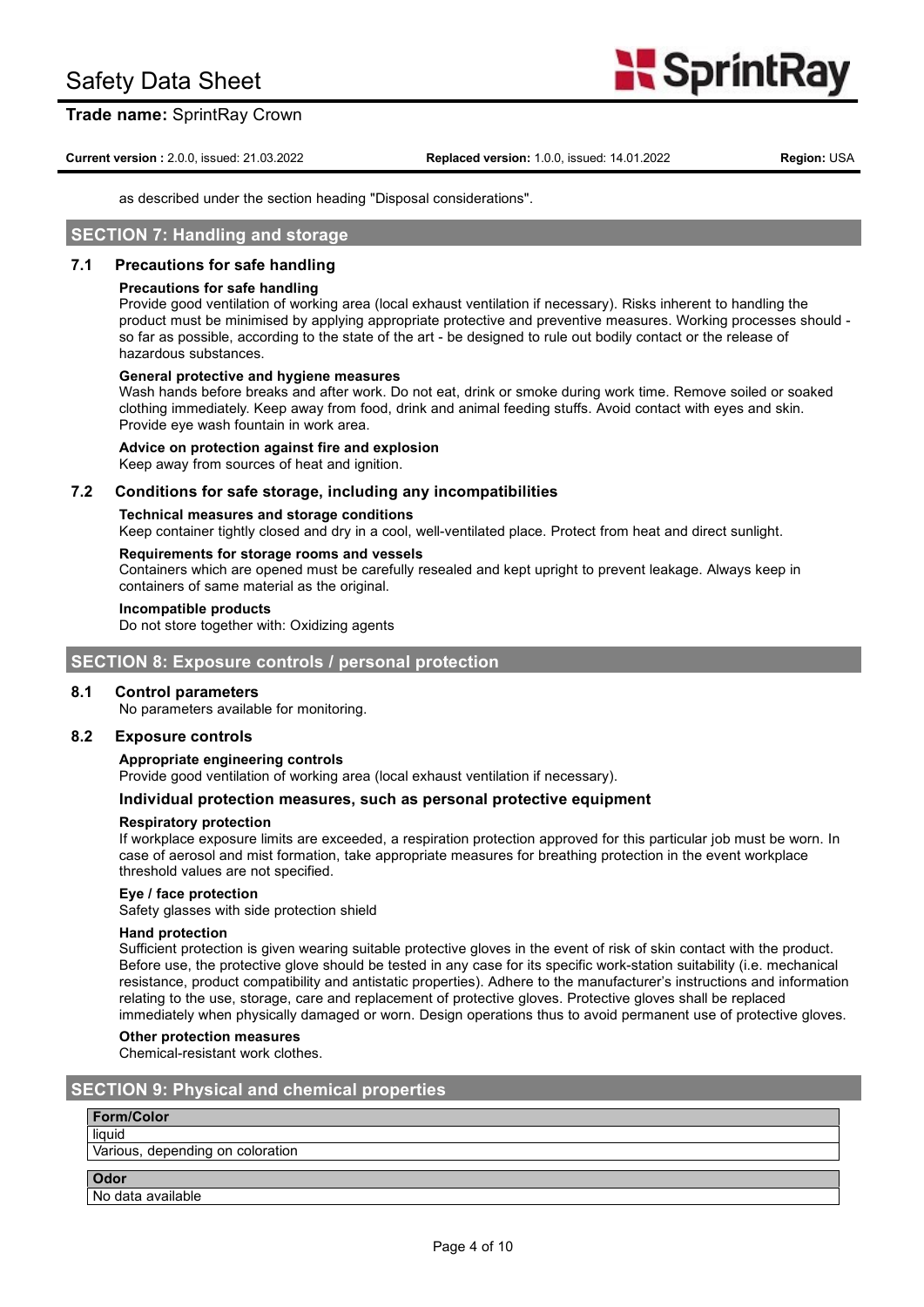

# **Trade name:** SprintRay Crown

**Current version: 2.0.0, issued: 21.03.2022** 

**Replaced version:** 1.0.0, issued: 14.01.2022 **Replaced Version:** USA

| <b>Odor threshold</b>                                                     |         |                            |                                  |        |  |
|---------------------------------------------------------------------------|---------|----------------------------|----------------------------------|--------|--|
| No data available                                                         |         |                            |                                  |        |  |
| pH value                                                                  |         |                            |                                  |        |  |
| No data available                                                         |         |                            |                                  |        |  |
| Boiling point / boiling range                                             |         |                            |                                  |        |  |
| Value                                                                     |         | 150                        | $^{\circ}C$                      |        |  |
| <b>Melting point / melting range</b>                                      |         |                            |                                  |        |  |
| No data available                                                         |         |                            |                                  |        |  |
| Decomposition point / decomposition range                                 |         |                            |                                  |        |  |
| No data available                                                         |         |                            |                                  |        |  |
| <b>Flash point</b>                                                        |         |                            |                                  |        |  |
| Value                                                                     |         | 110                        | $^{\circ}C$                      |        |  |
|                                                                           |         |                            |                                  |        |  |
| <b>Auto-ignition temperature</b><br>No data available                     |         |                            |                                  |        |  |
|                                                                           |         |                            |                                  |        |  |
| <b>Oxidising properties</b><br>No data available                          |         |                            |                                  |        |  |
|                                                                           |         |                            |                                  |        |  |
| <b>Explosive properties</b><br>No data available                          |         |                            |                                  |        |  |
|                                                                           |         |                            |                                  |        |  |
| <b>Flammability</b><br>No data available                                  |         |                            |                                  |        |  |
|                                                                           |         |                            |                                  |        |  |
| Lower flammability or explosive limits<br>No data available               |         |                            |                                  |        |  |
|                                                                           |         |                            |                                  |        |  |
| <b>Upper flammability or explosive limits</b><br>No data available        |         |                            |                                  |        |  |
|                                                                           |         |                            |                                  |        |  |
| Vapor pressure<br>No data available                                       |         |                            |                                  |        |  |
|                                                                           |         |                            |                                  |        |  |
| Vapor density<br>No data available                                        |         |                            |                                  |        |  |
|                                                                           |         |                            |                                  |        |  |
| <b>Evaporation rate</b>                                                   |         |                            |                                  |        |  |
| No data available                                                         |         |                            |                                  |        |  |
| <b>Relative density</b>                                                   |         |                            |                                  |        |  |
| No data available                                                         |         |                            |                                  |        |  |
| <b>Density</b>                                                            |         |                            |                                  |        |  |
| Value<br>Reference temperature                                            | 1.4     | 1.5<br>$\frac{1}{2}$<br>20 | g/cm <sup>3</sup><br>$^{\circ}C$ |        |  |
|                                                                           |         |                            |                                  |        |  |
| Solubility in water                                                       |         |                            |                                  |        |  |
| No data available                                                         |         |                            |                                  |        |  |
| Solubility(ies)                                                           |         |                            |                                  |        |  |
| No data available                                                         |         |                            |                                  |        |  |
| Partition coefficient: n-octanol/water                                    |         |                            |                                  |        |  |
| No Substance name<br>diphenyl(2,4,6-trimethylbenzoyl)phosphine oxide<br>1 |         | CAS no.<br>75980-60-8      |                                  | EC no. |  |
| with reference to                                                         | pH: 6.4 |                            |                                  |        |  |
|                                                                           |         |                            |                                  |        |  |
| <b>Viscosity</b><br>No data available                                     |         |                            |                                  |        |  |
|                                                                           |         |                            |                                  |        |  |
| <b>Other information</b>                                                  |         |                            |                                  |        |  |
| <b>Other information</b>                                                  |         |                            |                                  |        |  |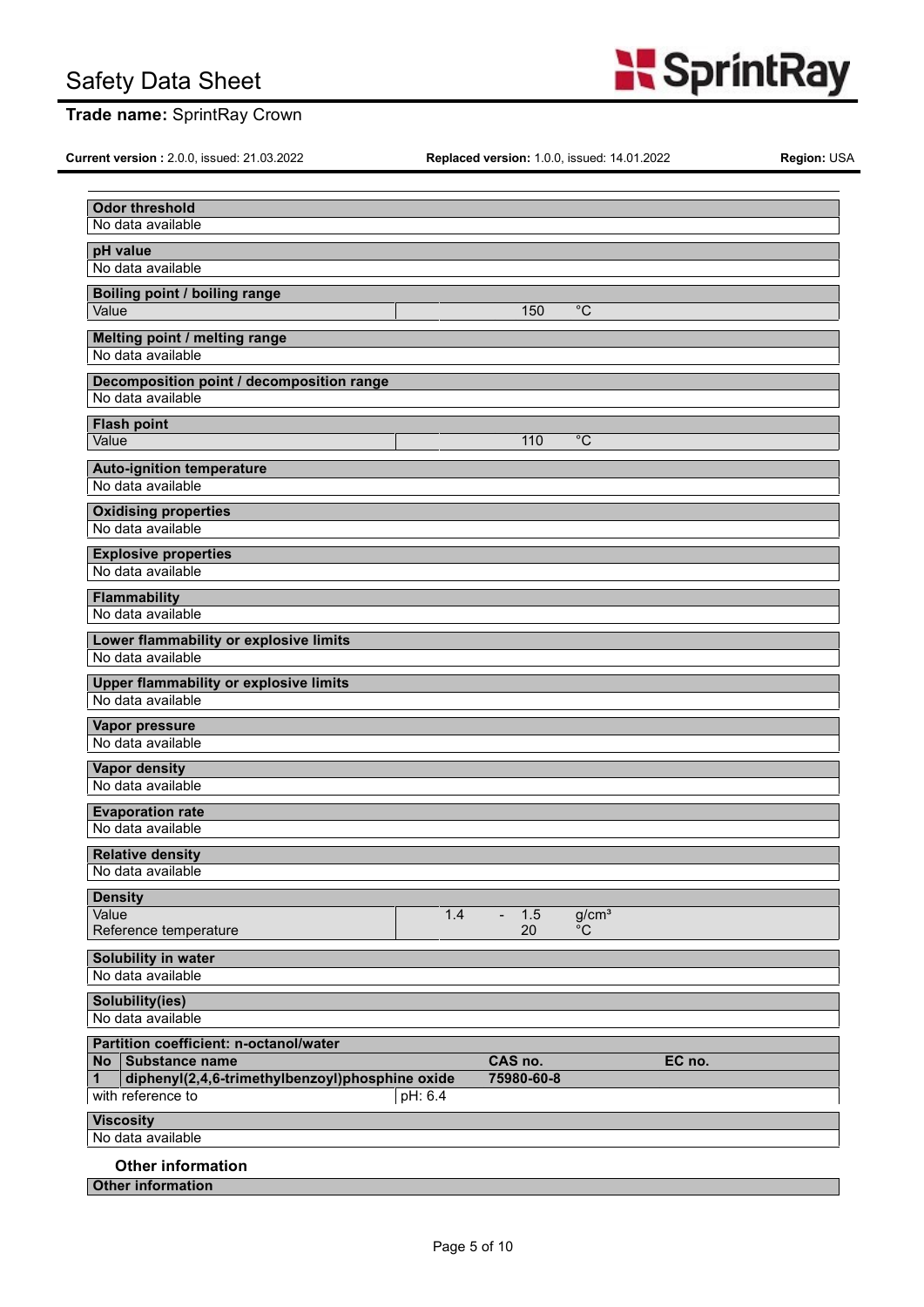# **Trade name:** SprintRay Crown

**Current version: 2.0.0, issued: 21.03.2022** 

**Replaced version:** 1.0.0, issued: 14.01.2022 **Replaced Version:** USA

SprintRay

Sprint No data available.

# **SECTION 10: Stability and reactivity**

**10.1 Reactivity** No data available.

**10.2 Chemical stability**

Stable under recommended storage and handling conditions(See section 7).

- **10.3 Possibility of hazardous reactions** None, when used as directed.
- **10.4 Conditions to avoid** Heat, open flames and other sources of ignition.
- **10.5 Incompatible materials** strong oxidising agents

#### **10.6 Hazardous decomposition products**

No hazardous decomposition products known. In case of fire: see section 5 .

# **SECTION 11: Toxicological information**

#### **Information on toxicological effects**

| <b>Acute oral toxicity</b>                           |                       |            |  |  |  |
|------------------------------------------------------|-----------------------|------------|--|--|--|
| No data available                                    |                       |            |  |  |  |
| <b>Acute dermal toxicity</b>                         |                       |            |  |  |  |
| No data available                                    |                       |            |  |  |  |
| <b>Acute inhalational toxicity</b>                   |                       |            |  |  |  |
| No data available                                    |                       |            |  |  |  |
| <b>Skin corrosion/irritation</b>                     |                       |            |  |  |  |
| No data available                                    |                       |            |  |  |  |
| Serious eye damage/irritation                        |                       |            |  |  |  |
| No data available                                    |                       |            |  |  |  |
| Respiratory or skin sensitisation                    |                       |            |  |  |  |
| Substance name<br><b>No</b>                          |                       | CAS no.    |  |  |  |
| diphenyl(2,4,6-trimethylbenzoyl)phosphine oxide<br>1 |                       | 75980-60-8 |  |  |  |
| Route of exposure                                    | <b>Skin</b>           |            |  |  |  |
| Species                                              | mouse                 |            |  |  |  |
| Method                                               | OECD <sub>429</sub>   |            |  |  |  |
| Source                                               | <b>ECHA</b>           |            |  |  |  |
| Evaluation                                           | sensitizing           |            |  |  |  |
| <b>Germ cell mutagenicity</b>                        |                       |            |  |  |  |
| No data available                                    |                       |            |  |  |  |
| <b>Reproduction toxicity</b>                         |                       |            |  |  |  |
| No Substance name                                    |                       | CAS no.    |  |  |  |
| diphenyl(2,4,6-trimethylbenzoyl)phosphine oxide<br>1 |                       | 75980-60-8 |  |  |  |
| Route of exposure                                    | oral                  |            |  |  |  |
| Evaluation/classification                            | May damage fertility. |            |  |  |  |
| OECD <sub>421</sub><br>Method                        |                       |            |  |  |  |
| <b>ECHA</b><br>Source                                |                       |            |  |  |  |
| Species<br>rats (male/female)                        |                       |            |  |  |  |
| Carcinogenicity                                      |                       |            |  |  |  |
| No data available                                    |                       |            |  |  |  |
| <b>NTP Report on Carcinogens (RoC)</b>               |                       |            |  |  |  |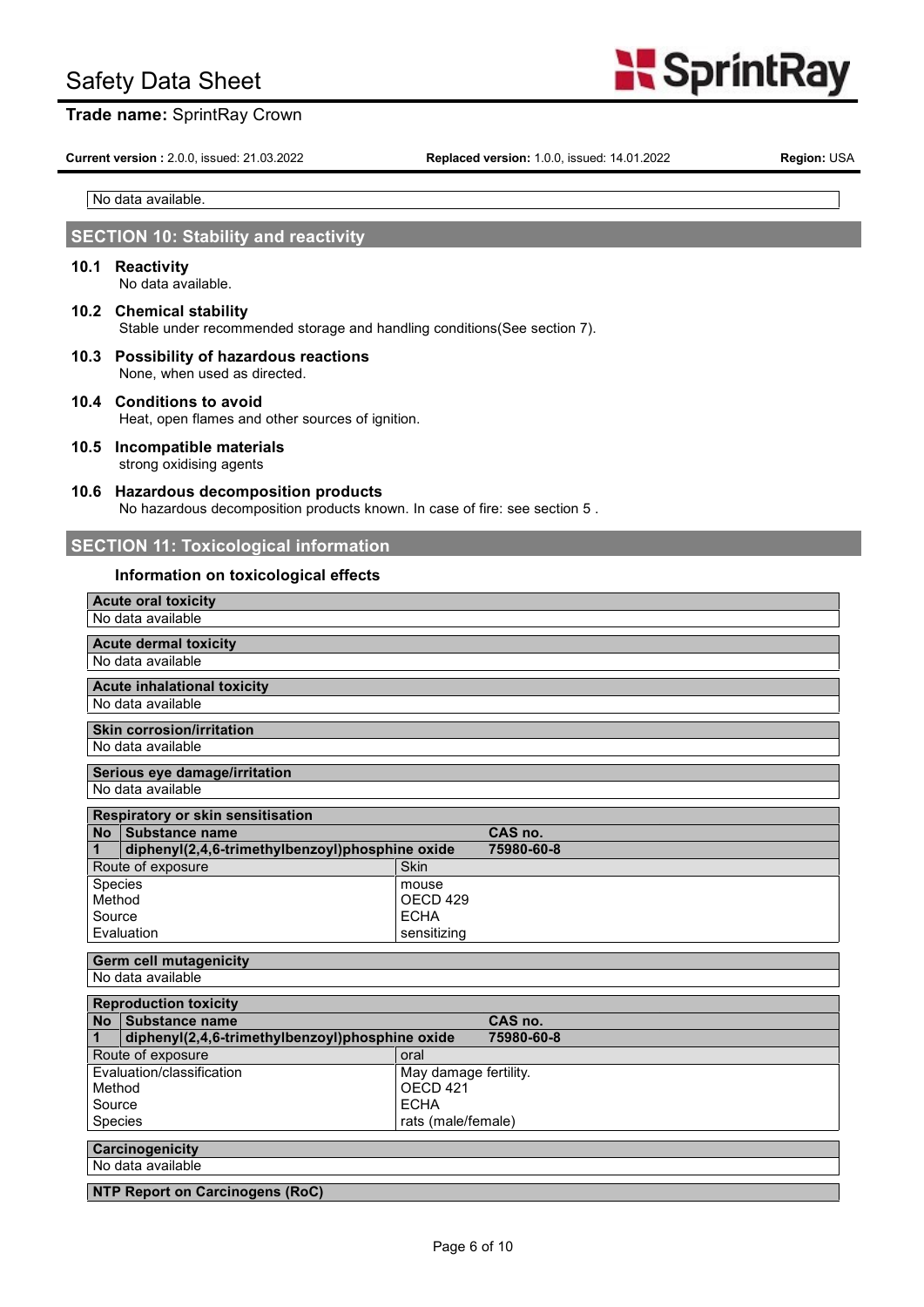

# **Trade name:** SprintRay Crown

**Current version: 2.0.0, issued: 21.03.2022** 

**Replaced version:** 1.0.0, issued: 14.01.2022 **Replaced Version:** USA

Sprint According to the data available and/or specifications supplied by upstream suppliers, this product does not contain any substance(s) listed "known" (to be a human carcinogen) or "RAHC" (reasonably anticipated to be a human carcinogen).

#### **OSHA Standards listing cancer as a health effect (Table VII.6.2)**

According to the data available and/or specifications supplied by upstream suppliers, this product does not contain any substance(s) listed as carcinogenic.

| <b>IARC Monographs on the Evaluation of Carcinogenic Risks to Humans</b> |                                                                               |            |              |  |  |  |
|--------------------------------------------------------------------------|-------------------------------------------------------------------------------|------------|--------------|--|--|--|
|                                                                          | The product contains following substance(s) classified by the IARC Monographs |            |              |  |  |  |
| <b>No</b>                                                                | Substance name                                                                | CAS no.    | <b>Group</b> |  |  |  |
|                                                                          | diiron trioxide                                                               | 1309-37-1  | 3            |  |  |  |
| 2                                                                        | titanium dioxide                                                              | 13463-67-7 | 2B           |  |  |  |
|                                                                          | <b>STOT - single exposure</b><br>No data available                            |            |              |  |  |  |
| <b>STOT - repeated exposure</b>                                          |                                                                               |            |              |  |  |  |
|                                                                          | No data available                                                             |            |              |  |  |  |
| <b>Aspiration hazard</b><br>No data available                            |                                                                               |            |              |  |  |  |

# **SECTION 12: Ecological information**

#### **12.1 Toxicity**

| <b>Toxicity to fish (acute)</b>                      |                     |            |      |  |  |
|------------------------------------------------------|---------------------|------------|------|--|--|
| No Substance name                                    |                     | CAS no.    |      |  |  |
| diphenyl(2,4,6-trimethylbenzoyl)phosphine oxide<br>1 |                     | 75980-60-8 |      |  |  |
| <b>LC50</b>                                          |                     | 1.4        | mg/l |  |  |
| Duration of exposure                                 |                     | 96         | h    |  |  |
| Species                                              | Cyprinus carpio     |            |      |  |  |
| Method                                               | OECD <sub>203</sub> |            |      |  |  |
| Source                                               | <b>ECHA</b>         |            |      |  |  |
| <b>Toxicity to fish (chronic)</b>                    |                     |            |      |  |  |
|                                                      |                     |            |      |  |  |
| No data available                                    |                     |            |      |  |  |
| <b>Toxicity to Daphnia (acute)</b>                   |                     |            |      |  |  |
| No data available                                    |                     |            |      |  |  |
| <b>Toxicity to Daphnia (chronic)</b>                 |                     |            |      |  |  |
| No data available                                    |                     |            |      |  |  |
|                                                      |                     |            |      |  |  |
| Toxicity to algae (acute)                            |                     |            |      |  |  |
| No data available                                    |                     |            |      |  |  |
| <b>Toxicity to algae (chronic)</b>                   |                     |            |      |  |  |
| No data available                                    |                     |            |      |  |  |

#### **12.2 Persistence and degradability**

| <b>Biodegradability</b>                                      |             |            |        |  |
|--------------------------------------------------------------|-------------|------------|--------|--|
| <b>No</b><br>l Substance name                                |             | CAS no.    |        |  |
| $\vert$ 1<br>diphenyl(2,4,6-trimethylbenzoyl)phosphine oxide |             | 75980-60-8 |        |  |
| Value                                                        |             |            | $\%$   |  |
| <b>Duration</b>                                              |             | 28         | day(s) |  |
| Method                                                       | OECD 301 F  |            |        |  |
| Source                                                       | <b>ECHA</b> |            |        |  |
| Evaluation<br>The product is not biodegradable.              |             |            |        |  |

#### **12.3 Bioaccumulative potential**

| <b>Partition coefficient: n-octanol/water</b> |                  |         |  |
|-----------------------------------------------|------------------|---------|--|
| <b>No</b>                                     | I Substance name | CAS no. |  |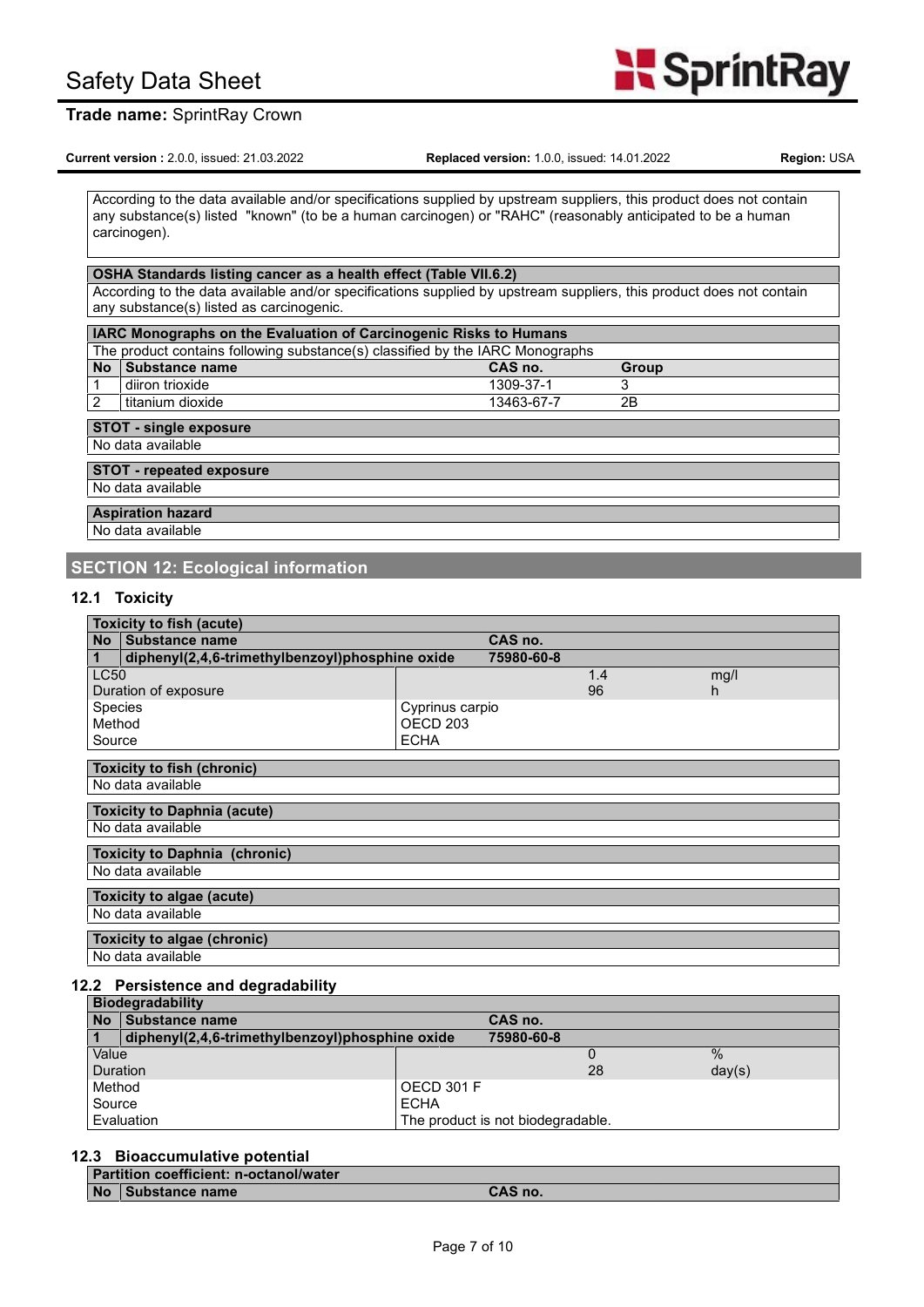# **Trade name:** SprintRay Crown

**Current version: 2.0.0, issued: 21.03.2022** 

**Replaced version:** 1.0.0, issued: 14.01.2022 **Region:** USA

**S**printRav

|                   | diphenyl(2,4,6-trimethylbenzoyl)phosphine oxide | 75980-60-8 |  |
|-------------------|-------------------------------------------------|------------|--|
| with reference to | pH: 6.4                                         |            |  |

# **12.4 Mobility in soil**

No data available.

### **12.5 Other adverse effects**

No data available.

#### **12.6 Other information**

#### **Other information**

Do not discharge product unmonitored into the environment.

# **SECTION 13: Disposal considerations**

# **13.1 Disposal considerations**

#### **Product**

Dispose in accordance with federal, state and local regulations.

#### **Packaging**

Residuals must be removed from packaging and when emptied completely disposed of in accordance with the regulations for waste removal. Incompletely emptied packaging must be disposed of in accordance with federal, state and local regulations.

# **SECTION 14: Transport information**

# **14.1 US DOT (Department of Transportation)**

The product is not subject to DOT regulations.

#### **14.2 Transport IMDG**

The product is not subject to IMDG regulations.

# **14.3 Transport ICAO-TI / IATA**

The product is not subject to ICAO-TI / IATA regulations.

- **14.4 Other information** No data available.
- **14.5 Environmental hazards** Information on environmental hazards, if relevant, pls. see 14.1 - 14.3.
- **14.6 Special precautions for user** No data available.
- **14.7 Transport in bulk according to Annex II of MARPOL 73/78 and the IBC Code** Not relevant

# **SECTION 15: Regulatory information**

#### **15.1 US Federal Regulations**

#### **Toxic Substances Control Act (TSCA)**

According to the data available and/or specifications supplied by upstream suppliers, all components of this product are on the TSCA Inventory or are exempted from notification requirements.

| <b>CERCLA (Comprehensive Environmental Response, Compensation and Liability Act)</b>                            |         |  |  |  |
|-----------------------------------------------------------------------------------------------------------------|---------|--|--|--|
| The product contains following substance(s) that are considered being subject to Table 302.4 "List of Hazardous |         |  |  |  |
| Substances and Reportable Quantities"                                                                           |         |  |  |  |
| No Substance name                                                                                               | CAS no. |  |  |  |
| l acetic acid                                                                                                   | 64-19-7 |  |  |  |
| Clean Air Act (CAA): Hazardous Air Pollutants (HAPS)                                                            |         |  |  |  |

According to the data available and/or specifications supplied by upstream suppliers, this product does not contain any substance(s) that are considered being "Hazardous Air Pollutants".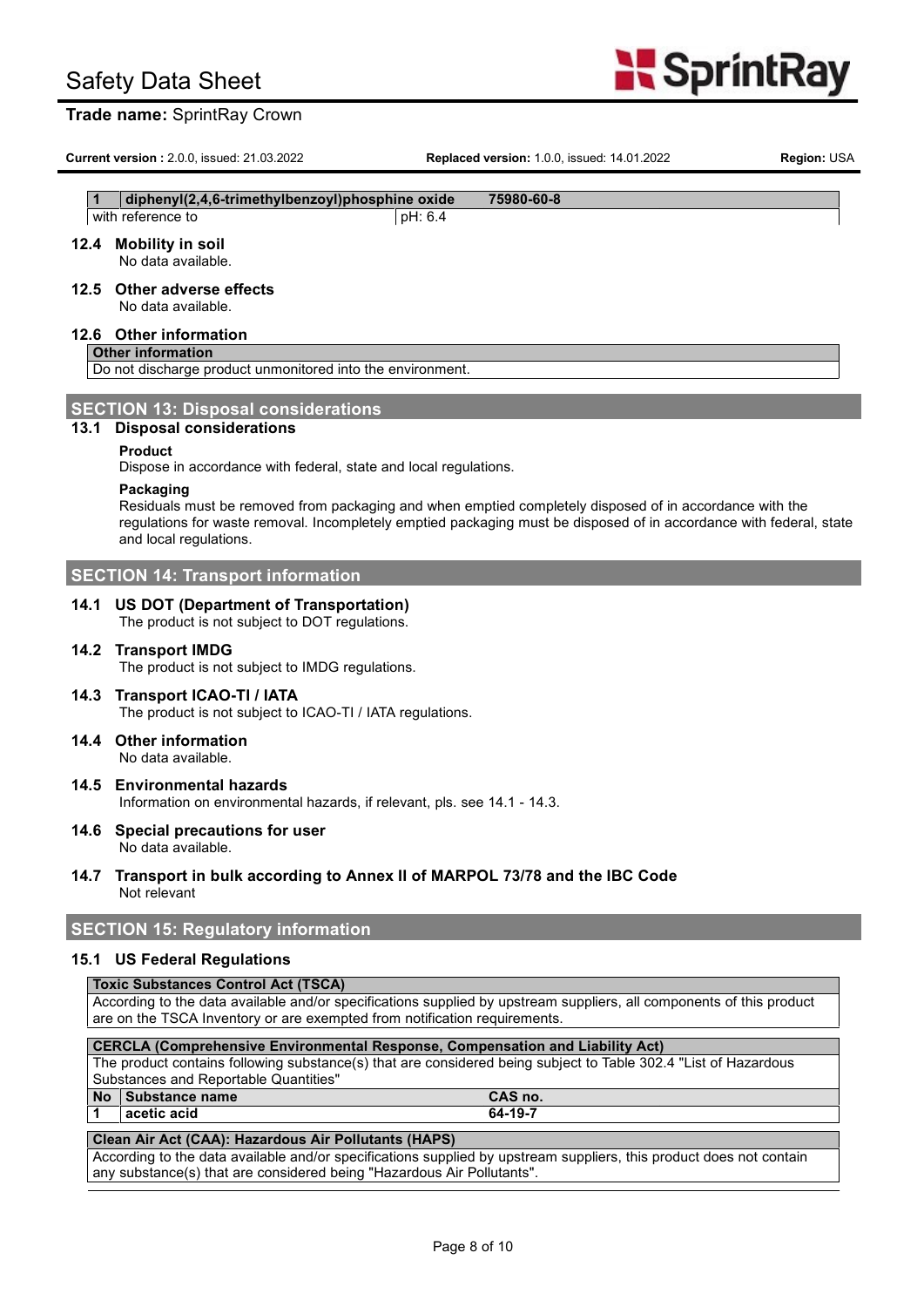# **Trade name:** SprintRay Crown

**Current version: 2.0.0, issued: 21.03.2022** 



**SprintRay** 

| Clean Water Act (CWA) Section 307 (Toxic Pollutants) and Section 311 (Hazardous Substances) |                                                                                               |         |  |  |  |
|---------------------------------------------------------------------------------------------|-----------------------------------------------------------------------------------------------|---------|--|--|--|
|                                                                                             | The product contains following substance(s) that are considered to be "Hazardous Substances". |         |  |  |  |
|                                                                                             | No Substance name                                                                             | CAS no. |  |  |  |
|                                                                                             | acetic acid                                                                                   | 64-19-7 |  |  |  |

# **EPCRA SARA Section 313, Toxic Chemical Release Inventory**

According to the data available and/or specifications supplied by upstream suppliers, this product does not contain any substance(s) that are considered being subject to "SARA Reporting".

**Emergency Planning & Community Right-to-Know Act (EPCRA) - Sections 302 and 304** According to the data available and/or specifications supplied by upstream suppliers, this product does not contain any substance(s) that are considered being subject to reporting requirements.

#### **Clean Air Act (CAA) - Section 602 Ozone depleting substances**

According to the data available and/or specifications supplied by upstream suppliers, this product does not contain any substance(s) listed as ozone depleting substance.

#### **15.2 US State Regulations**

| Pennsylvania State Right to Know Hazardous Substance List                                                                                                |                                                                                               |            |                  |  |  |  |
|----------------------------------------------------------------------------------------------------------------------------------------------------------|-----------------------------------------------------------------------------------------------|------------|------------------|--|--|--|
| The product contains following substance(s) that are considered to be "Hazardous Substances".                                                            |                                                                                               |            |                  |  |  |  |
| <b>No</b>                                                                                                                                                | Substance name                                                                                | CAS no.    |                  |  |  |  |
| 1                                                                                                                                                        | acetic acid                                                                                   | 64-19-7    |                  |  |  |  |
| $\overline{\mathbf{2}}$                                                                                                                                  | diiron trioxide                                                                               | 1309-37-1  |                  |  |  |  |
| 3                                                                                                                                                        | titanium dioxide                                                                              | 13463-67-7 |                  |  |  |  |
| New Jersey State Right to Know Hazardous Substance List                                                                                                  |                                                                                               |            |                  |  |  |  |
| The product contains following substance(s) that are considered to be "Hazardous Substances".                                                            |                                                                                               |            |                  |  |  |  |
| <b>No</b>                                                                                                                                                | Substance name                                                                                | CAS no.    |                  |  |  |  |
| 1                                                                                                                                                        | acetic acid                                                                                   | 64-19-7    |                  |  |  |  |
| 2                                                                                                                                                        | diiron trioxide                                                                               | 1309-37-1  |                  |  |  |  |
| 3                                                                                                                                                        | titanium dioxide                                                                              | 13463-67-7 |                  |  |  |  |
| Massachusetts State Right to Know Hazardous Substance List                                                                                               |                                                                                               |            |                  |  |  |  |
|                                                                                                                                                          | The product contains following substance(s) that are considered to be "Hazardous Substances". |            |                  |  |  |  |
|                                                                                                                                                          | No Substance name                                                                             | CAS no.    |                  |  |  |  |
| $\blacktriangleleft$                                                                                                                                     | acetic acid                                                                                   | 64-19-7    |                  |  |  |  |
| California Code of Regulations Title 8 §339, Hazardous Substances List                                                                                   |                                                                                               |            |                  |  |  |  |
| The product contains following substance(s) that are considered to be "Hazardous Substances".                                                            |                                                                                               |            |                  |  |  |  |
| <b>No</b>                                                                                                                                                | Substance name                                                                                | CAS no.    |                  |  |  |  |
| 1                                                                                                                                                        | acetic acid                                                                                   | 64-19-7    |                  |  |  |  |
| $\mathbf{2}$                                                                                                                                             | diiron trioxide                                                                               | 1309-37-1  |                  |  |  |  |
|                                                                                                                                                          |                                                                                               |            |                  |  |  |  |
|                                                                                                                                                          |                                                                                               |            |                  |  |  |  |
|                                                                                                                                                          | <b>Substance name</b>                                                                         | CAS no.    | type of toxicity |  |  |  |
|                                                                                                                                                          | titanium dioxide                                                                              | 13463-67-7 | cancer           |  |  |  |
| Right to Know - California State - Proposition 65<br>The product contains following substance(s) that are considered to be "Hazardous Substances".<br>No |                                                                                               |            |                  |  |  |  |

**SECTION 16: Other information, including date of preparation or last revision**

#### **16.1 Other information**

No data available.

#### **16.2 Date of preparation/revision of the SDS**

| Current version  | 2.0.0 | 21.03.2022 |  |  |
|------------------|-------|------------|--|--|
| Replaced version | 1.0.0 | 14.01.2022 |  |  |

#### **16.3 Department issuing safety data sheet**

UMCO GmbH - D-21107 Hamburg, Georg-Wilhelm-Strasse 187, Tel.: +49(40)555 546 300, Fax: +49(40)555 546 357, e-mail: umco@umco.de

#### **16.4 Conclusions**

This information is based on our present knowledge and experience. The safety data sheet describes products with a view to safety requirements.